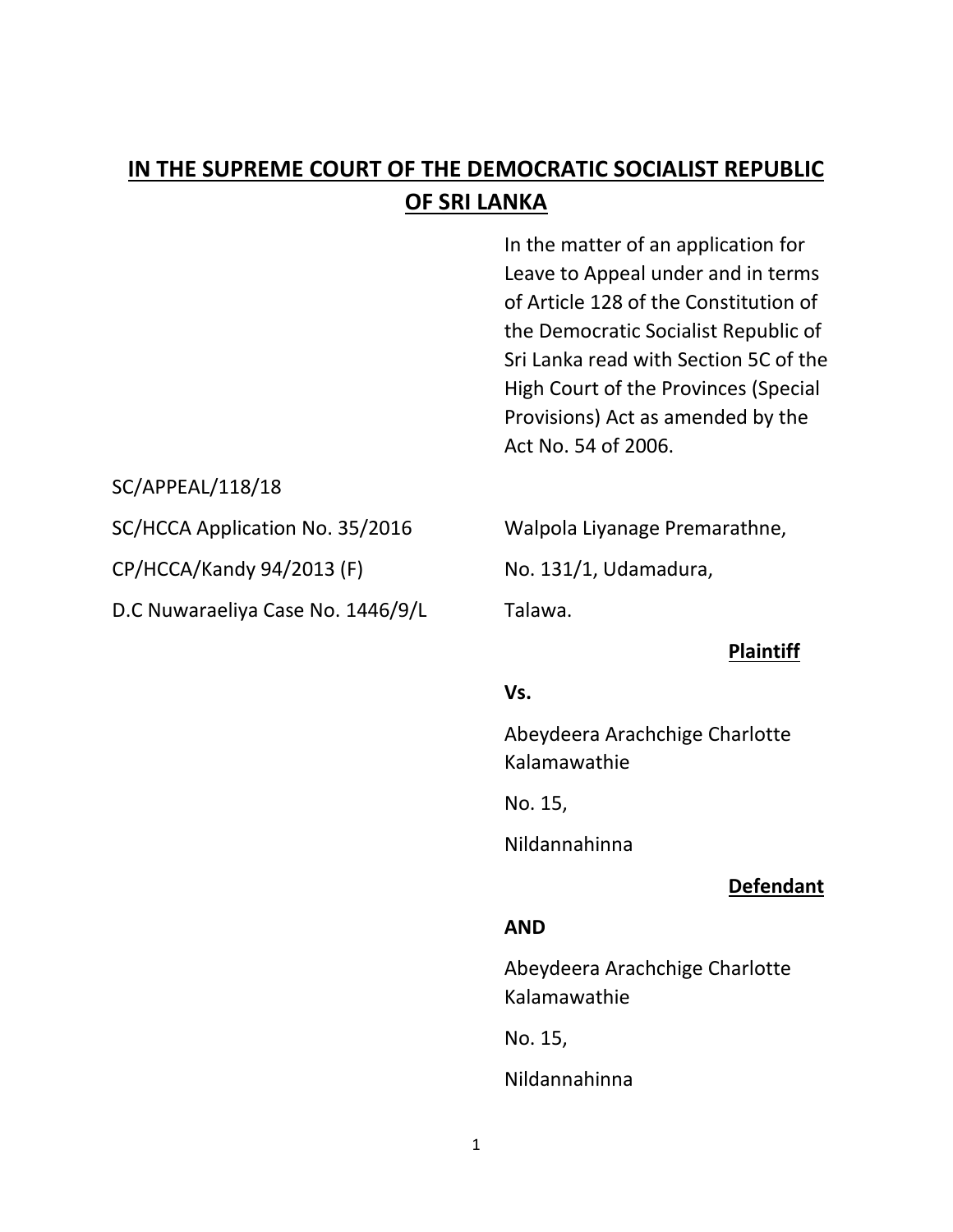# **Defendant – Appellant**

#### **Vs.**

Walpola Arachchige Premarathne,

No. 131/1, Udamadura,

Talawa.

# **Plaintiff – Respondent**

#### **AND**

Abeydeera Arachchige Charlotte Kalamawathie

No. 15,

Nildannahinna

# **Defendant – Appellant - Petitioner**

**Vs.**

Walpola Arachchige Premarathne,

No. 131/1, Udamadura,

Talawa.

# **Plaintiff – Respondent – Respondent**

#### **AND NOW**

Abeydeera Arachchige Charlotte Kalamawathie

No. 15,

Nildannahinna

# **Defendant – Appellant – Appellant**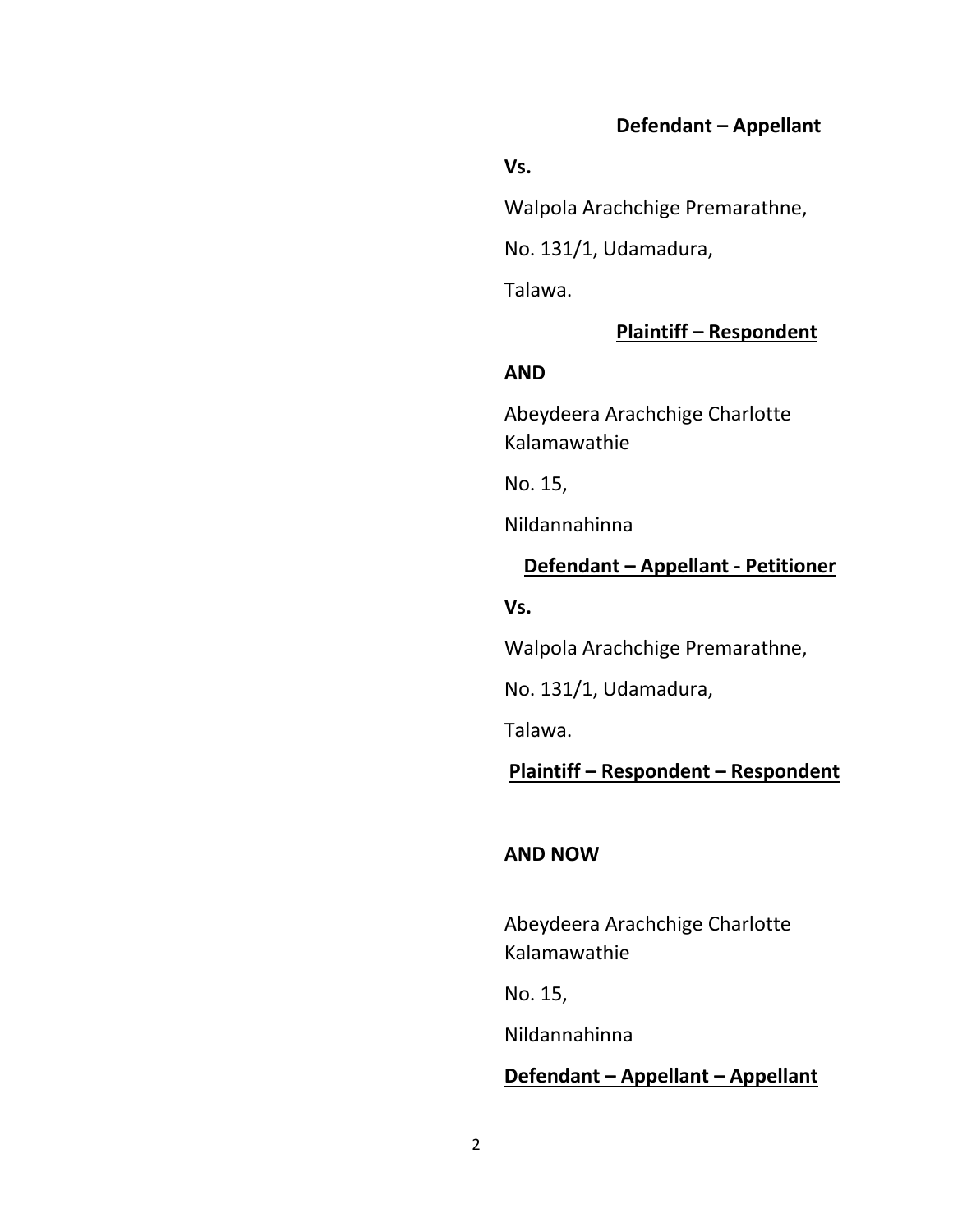#### **Vs.**

Walpola Arachchige Premarathne,

No. 131/1, Udamadura,

Talawa.

# **Plaintiff – Respondent - Respondent**

(Deceased)

1a. M.M.G. Karunawathie,

1b. W.L. Nandawathie,

1c. W.L. Rupawathie,

1d. W.L. Kamalawathie,

1e. W.L. Ariyawathie

1f. W.L. Gunarathne,

1g. W.L. Thusarika Kumari,

1h. W.L. Chandra Kumari,

1i. W.L. Lalitha Kumari,

1j. W.L. Devika Kumari

All at No. 48, Udamadura,

Talawa,

Nildannahinna.

# **1(a) to 1(j) Plaintiff – Respondent – Respondents**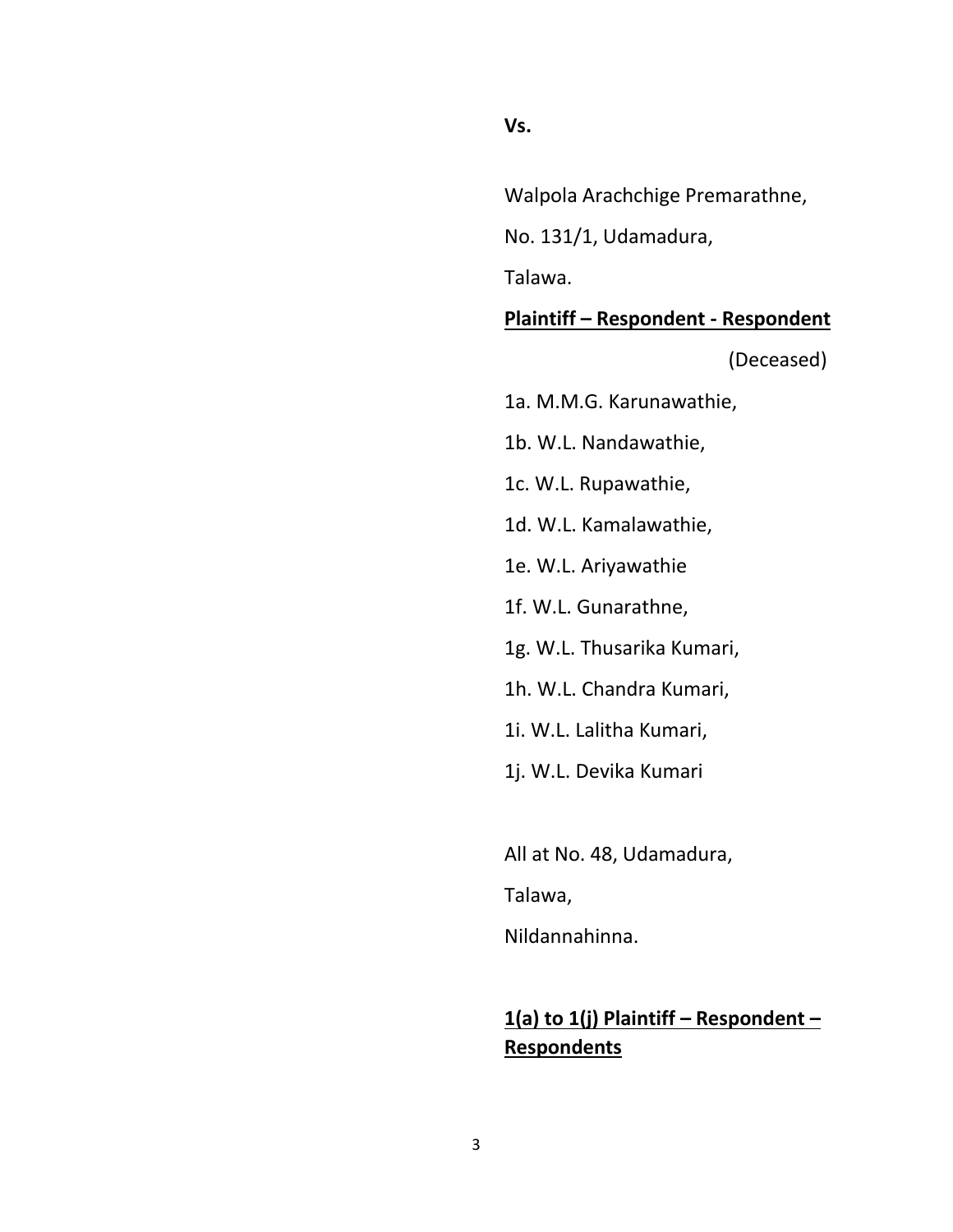| Before       | $\sim 10^{-11}$      | Sisira J. de Abrew J                                                                                   |
|--------------|----------------------|--------------------------------------------------------------------------------------------------------|
|              |                      | Murdu N. B. Fernando, PC J,                                                                            |
|              |                      | E. A. G. R. Amarasekara J                                                                              |
| Counsel      | $\ddot{\phantom{a}}$ | Gamini Hettiarachchi for the Defendant – Appellant – Appellant                                         |
|              |                      | Bimal Rajapakse with Amrit Rajapakse and Muditha Perera for<br>the Plaintiff – Respondent - Respondent |
| Argued on :  |                      | 24/09/2020                                                                                             |
| Decided on : |                      | 02/06/2021                                                                                             |

# **E. A. G. R. Amarasekara J**

The Plaintiff – Respondent – Respondent (hereinafter sometimes referred to as the Plaintiff or the Plaintiff - Respondent) instituted the action no. L1446 in the District Court of Nuwaraeliya by plaint dated 02.07.2009 against the Defendant – Appellant – Appellant (hereinafter sometimes referred to as the Defendant or Defendant - Appellant). This Court observes that even though as per the plaint, name of the defendant is Abeydeera Arachchige Charlotte Kamalawathie, in certain papers filed and in the last amended caption her name is mentioned as Abeydeera Arachchige Violet Kamalawathie. The caption above states the name as appearing in the original plaint.

As per the Plaint;

- The original owner of the land in the schedule to the plaint, namely, Hewawalpitage Madawattegedara Appuhami transferred the said property to one Abeydeera Arachchige John Singho by deed bearing no. 6275 dated 07.05.1946 attested by D.E. Samarasekara, Notary Public.
- Said John Singho departed his life leaving his children Somawathie, Mahindadasa, Nimaladasa and Mithradasa as heirs and the said heirs transferred the said land to Abeydeera Arachchige Charotte Kamalawathie (the Defendant) by deed bearing no. 292 dated 30.09.1980 attested by C.A. Wanigasuriya, Notary Public.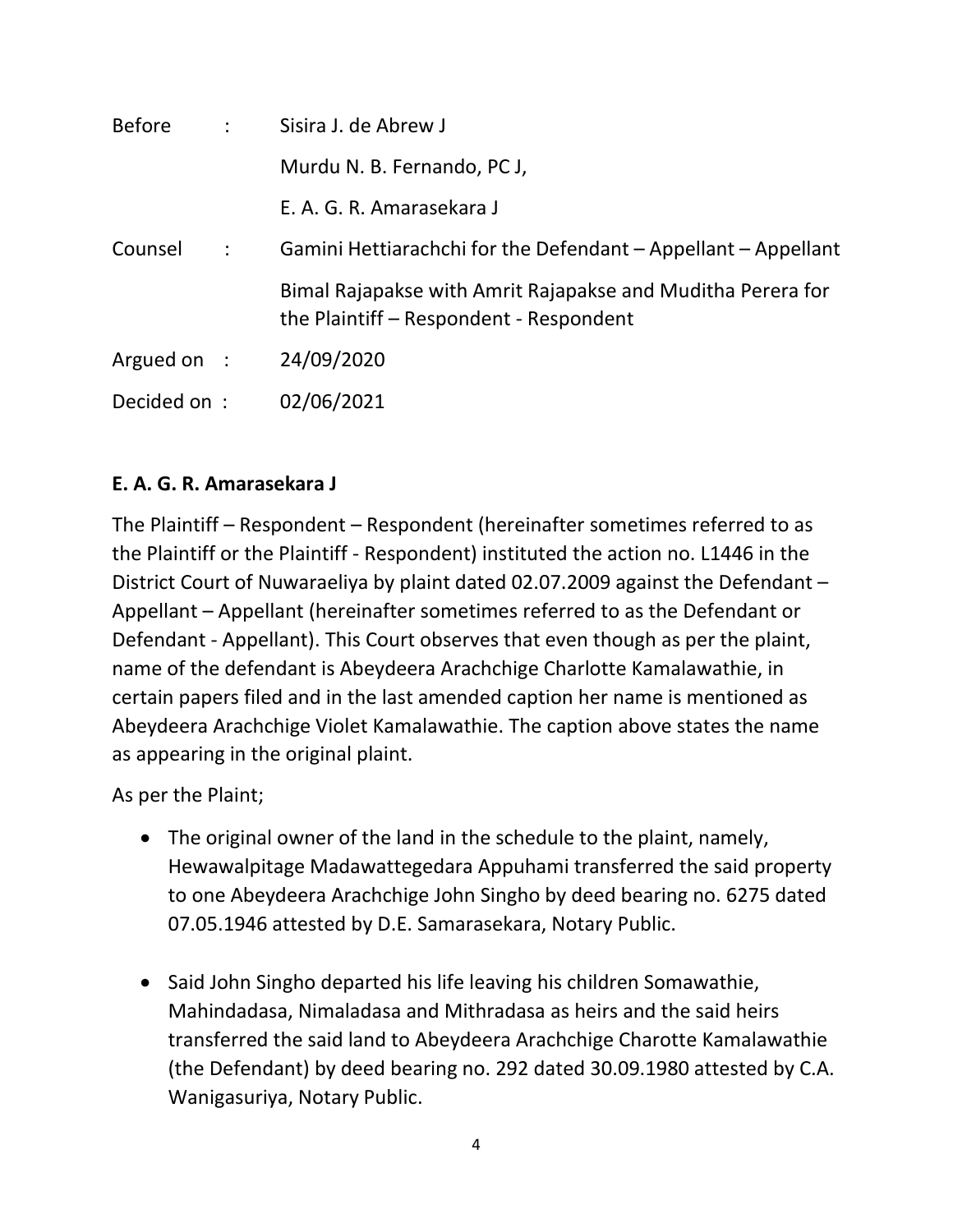- Thereafter, the defendant transferred the said land to the plaintiff by deed bearing no. 3008 dated 05.05.2008 attested by Edmand S. Rajapakse, Notary Public.
- However, despite the said transfer and requests to handover the possession, the defendant has been in forcible and unlawful possession of the said land since 05.05.2008 without handing it over to the plaintiff causing damages at the rate of Rs.25000.00 per month.

The plaintiff prayed that the defendant be evicted from the land described in the schedule to the plaint and the plaintiff be given the possession of the said land with damages till he is given the possession.

As per the answer dated 12.03.2009 filed by the defendant;

- The defendant denied that she transferred the land in question to the plaintiff by deed No. 3008 as stated in the plaint, and thus, she is not in forcible or unlawful possession of the said land and further, the land belongs to her and no damage is caused to the plaintiff.
- The defendant has stated that she never transferred the said land but only mortgaged it. And also stated that her signature was taken on blank papers at the office of the Notary Public.
- The defendant has further stated that the plaintiff has no right whatsoever over the property in question and no cause of action can be accrued against the defendant.

Thus, the defendant prayed for a dismissal of the plaint, for a declaration that the defendant is the lawful owner of the land described in the schedule to the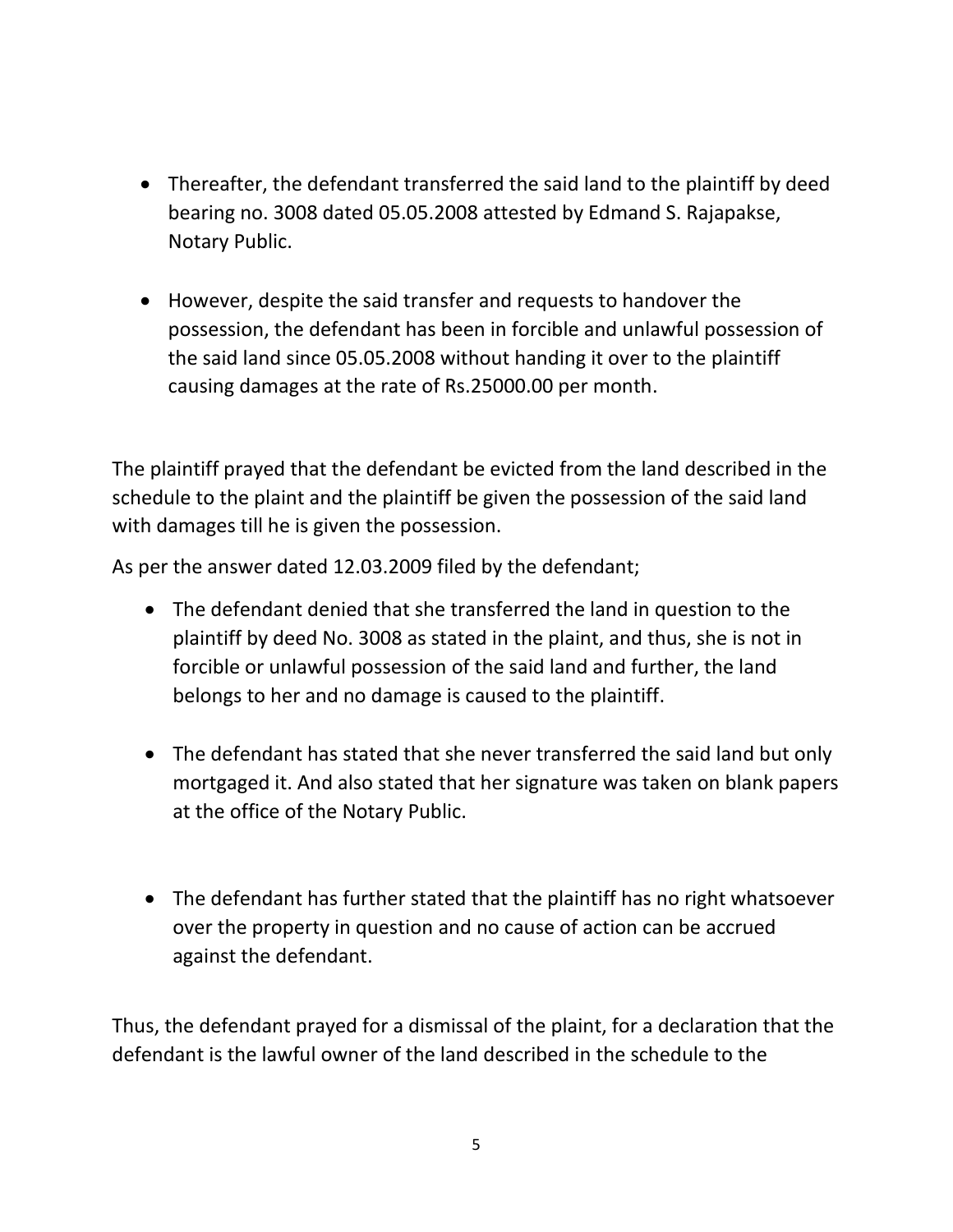answer, a declaration that the defendant is entitled to the possession of the land and to revoke the deed No. 3008 as it was not lawfully executed.

As per the details given in the schedules to the plaint and the answer both schedules describe the same land.

The plaintiff filed a replication on the  $16<sup>th</sup>$  February 2010 and denied the defendant's cross claim in the answer.

At the commencement of the trial, followings were recorded as admissions, namely;

- The jurisdiction of the court.
- The land in dispute is the land described in the scheduled to the plaint.
- The flow of title from the original owner to the defendant.

The trial proceeded on 10 issues raised by both the parties; first five issues were raised by the plaintiff and the rest by the defendant.

Subsequent to the trial, the learned District Judge delivered her judgment on 31.10.2013 in favour of the plaintiff, granting relief prayed in prayer (a) of the plaint, that is to evict the defendant from the land and to place the plaintiff in possession. The learned District Judge found that the deed no. 3008 was proved by the plaintiff since an attesting witness testified to the execution as well as there was no reiteration of objection to the said deed at the close of the plaintiff's case. As per the issues raised by the defendant, the sale of property by this deed was impeached. Thus, it was necessary to prove this deed as per section 68 of the Evidence Ordinance and the plaintiff has done it by calling one attesting witness who knew the defendant and, even the Notary has mentioned in his attestation that this witness knew the vendor of the said deed, the defendant. The learned District Judge disbelieved the defendant as unreliable due to the contradictory nature of her stances in giving evidence and also with the answer, and due to the other reasons given in the judgment. The learned District judge who had the opportunity to observe the witnesses has given sufficient reasons for not accepting the defendant's story. It is not necessary to analyse the reasons given by the learned District Judge in disbelieving the defendant and accepting the plaintiff's version since the question of law allowed by this court relates to a different matter. With the proof of the aforesaid deed in the backdrop of the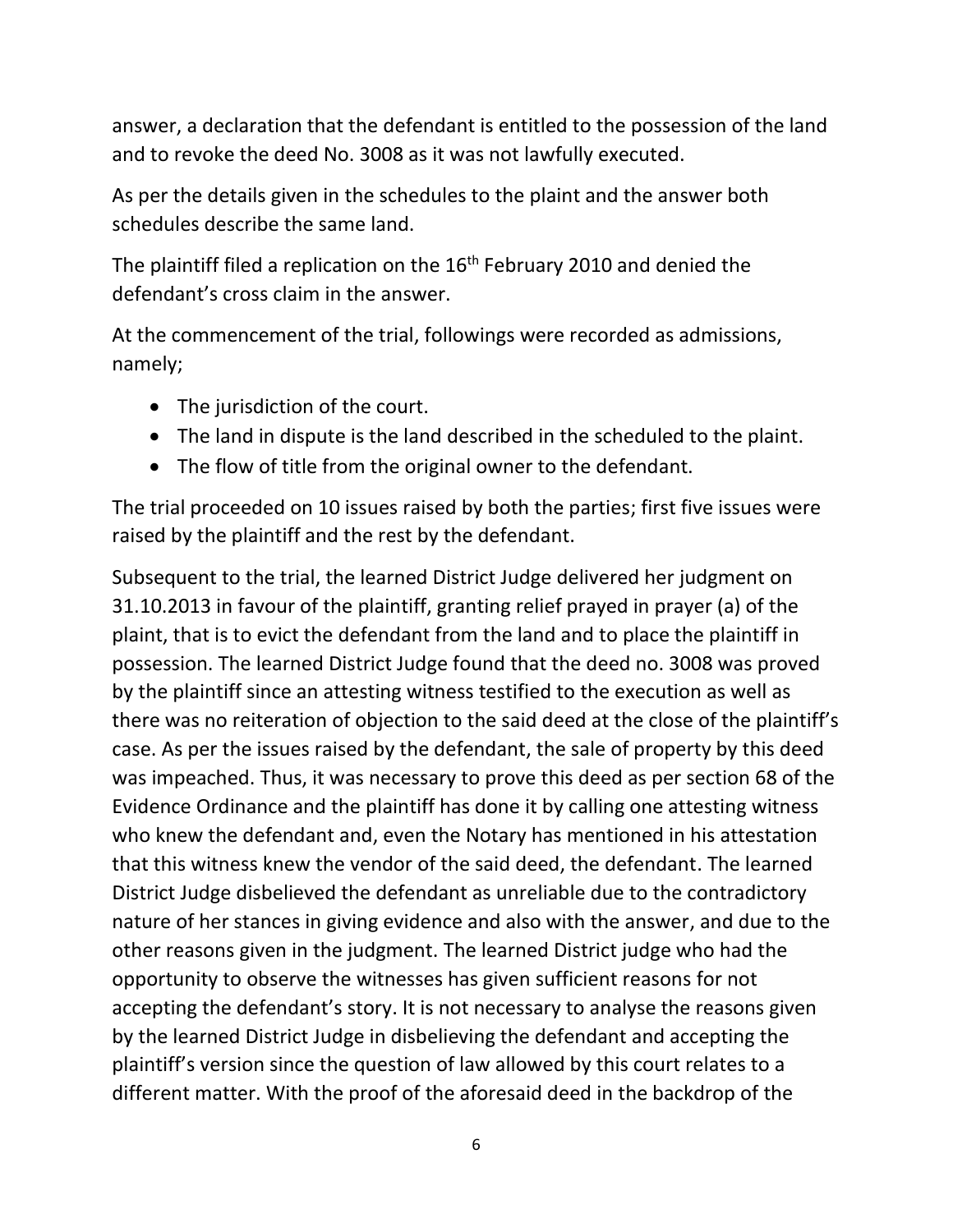admissions made, the plaintiff's title to the land was proved and as it was an undisputed fact that the defendant was in possession, the plaintiff obtained the judgment in his favour from the District Court.

Being aggrieved by the Judgment of the District Court, the Defendant preferred an appeal to the Civil Appellate High Court of Kandy, and the learned High Court Judges dismissed the appeal by the Judgment on 14.12.2015, stating that the learned District Judge had correctly evaluated the evidence led at the trial.

When the leave to appeal application against the judgment of the High Court was supported before this Court, only one question of law was allowed which reads as follows;

"Whether the learned Judges of the High Court of Civil Appeal erred in law by failing to appreciate that the action filed by the Plaintiff is not an action for a declaration of title and without first praying for a declaration of title the Plaintiff cannot seek for the ejectment of a Defendant from land?"

It appears that both the courts below considered this as a rei vindicatio action. In this regard, it can be observed that the learned District judge had referred to the cases of **D. Sarathchandra V Dingirimenike and Others CA 304/93F** and **Luwis Singho and Others V Ponnamperuma (1996) 2 Sri L R 320** and had discussed the burden of proof and related matters in a rei vindicatio action and even the High Court Judges have mentioned the said decision in **Luwis Singho and Others V Ponnamperuma** in relation to the burden of proof and, confirmed the view of the learned District Judge. However, even though the learned District Judge in quoting text in English language relating to the burden of proof in rei vindicatio actions from the above decisions, in Sinhala had used the term "'අයිතිය පුකාශ කර ගැනීමේ නඩුවක්' literaly meaning an 'action for declaration of title' " to describe the action filed in the District Court. The term "අයිතිය පුකාශ කර ගැනීමේ නඩුවක්' or ' an action for declaration of title'" may not perfectly represent the correct nature of a rei vidicatio action. That is because, even though a prayer for a declaration of title is generally included in a rei vindicatio action, there may be other declaration of title cases which may not fall within rei vindicatio actions in its proper sense, such as a case where declaration of title is pleaded but the defendant is prevented from challenging the title due to estoppel taking place owing to section 116 of the Evidence Ordinance. In such cases, strict proof of title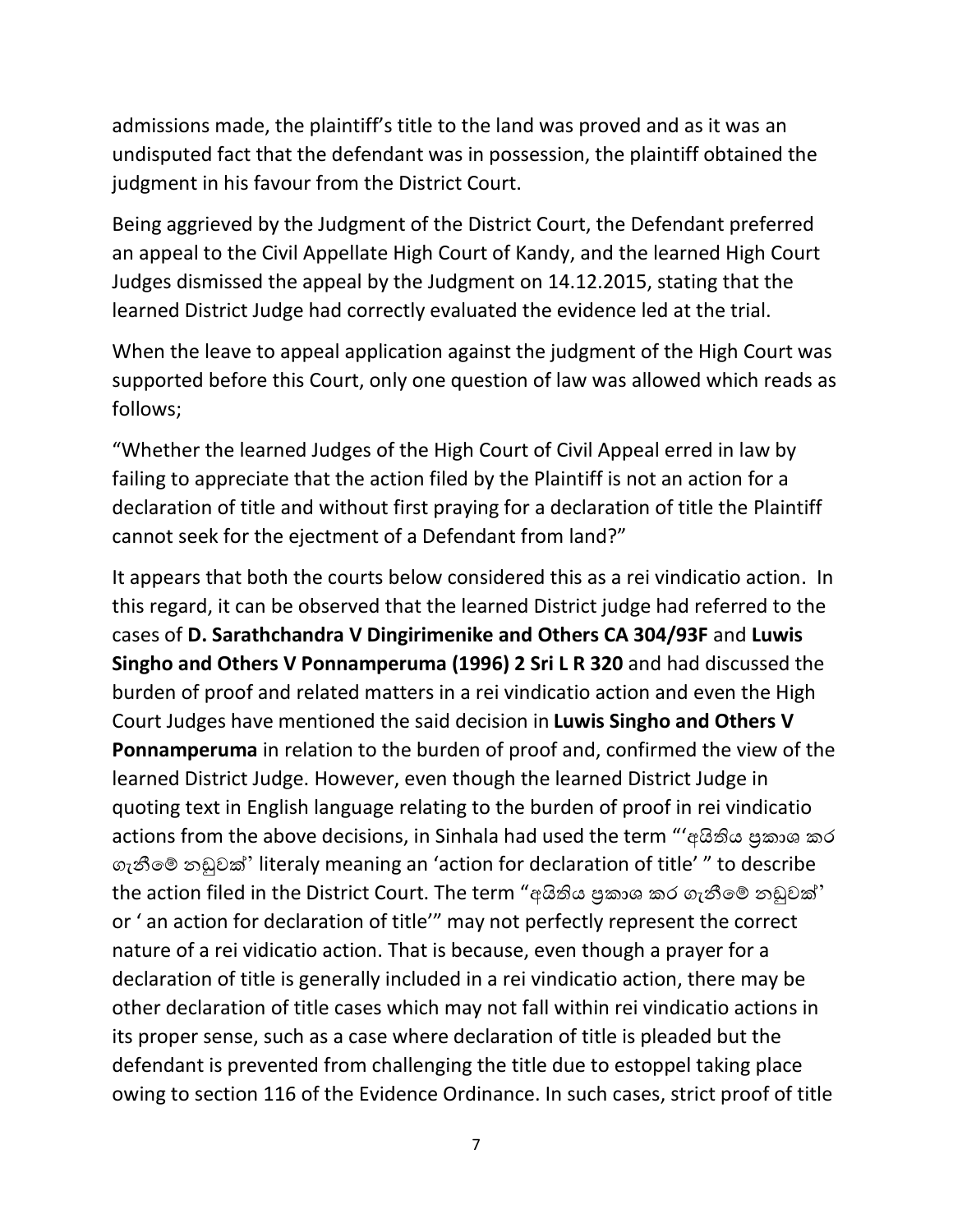by the plaintiff is not required like in a proper rei vindicatio action. In **Pathirana V Jayasundara (1955) 58 NLR 169 at 171** it was held that if the essential element of a rei vindicatio action is that the right of ownership must be strictly proved, it is difficult to accept the proposition that an action in which the plaintiff can automatically obtain a declaration of title through the operation of a rule in estoppel should be regarded as a vindicatory action.

Even though, the said question of law contemplates the judgment of the learned High Court Judges, it appears nowhere in the High Court judgment, the learned judges have referred to the action as a declaration of title action but as said before they also have referred to **Luwis Singho and Others V Ponnumperuma** (supra) referred to by the learned District Judge to indicate that in this type of cases burden of proving the case is on the plaintiff. This is an indication that learned High Court judges considered this as a rei vindicatio action.

As per the averment of the plaint, the plaintiff had pleaded the chain of title and as the last deed, the plaintiff had referred to the deed executed by the defendant to transfer the title to him and further averred facts relating to forcible and unlawful possession of the defendant by not handing the possession over to him. Thus, on the face of the plaint there were sufficient material to describe the action as a rei vindicatio action. As said before, the learned High Court Judges have affirmed the District Court Judgment without making any comment on the term used in Sinhala to indicate a rei vindicatio action, namely 'අයිතිය පුකාශ කර ගැනීමේ නඩුවක්' which literally means an action for declaration of title" when there was no relief in the plaint praying for a declaration of title.

It appears that the use of Sinhala words "අයිතිය පුකාශ කර ගැනීමේ නඩුවක්' or "action for declaration of title" as aforesaid has paved the way for suggesting the above question of law which this court allowed. Nevertheless, as it has been used with quoted English texts from some superior court decisions by the learned District Judge, it is understandable that the said Sinhala phraseology had been used by the learned District Court Judge to mean a rei vindicatio action.

The argument of the counsel for the defendant is that;

• there are two types of actions that corresponds to rei vindicatio actions; namely declaration of title cases and ejectment cases.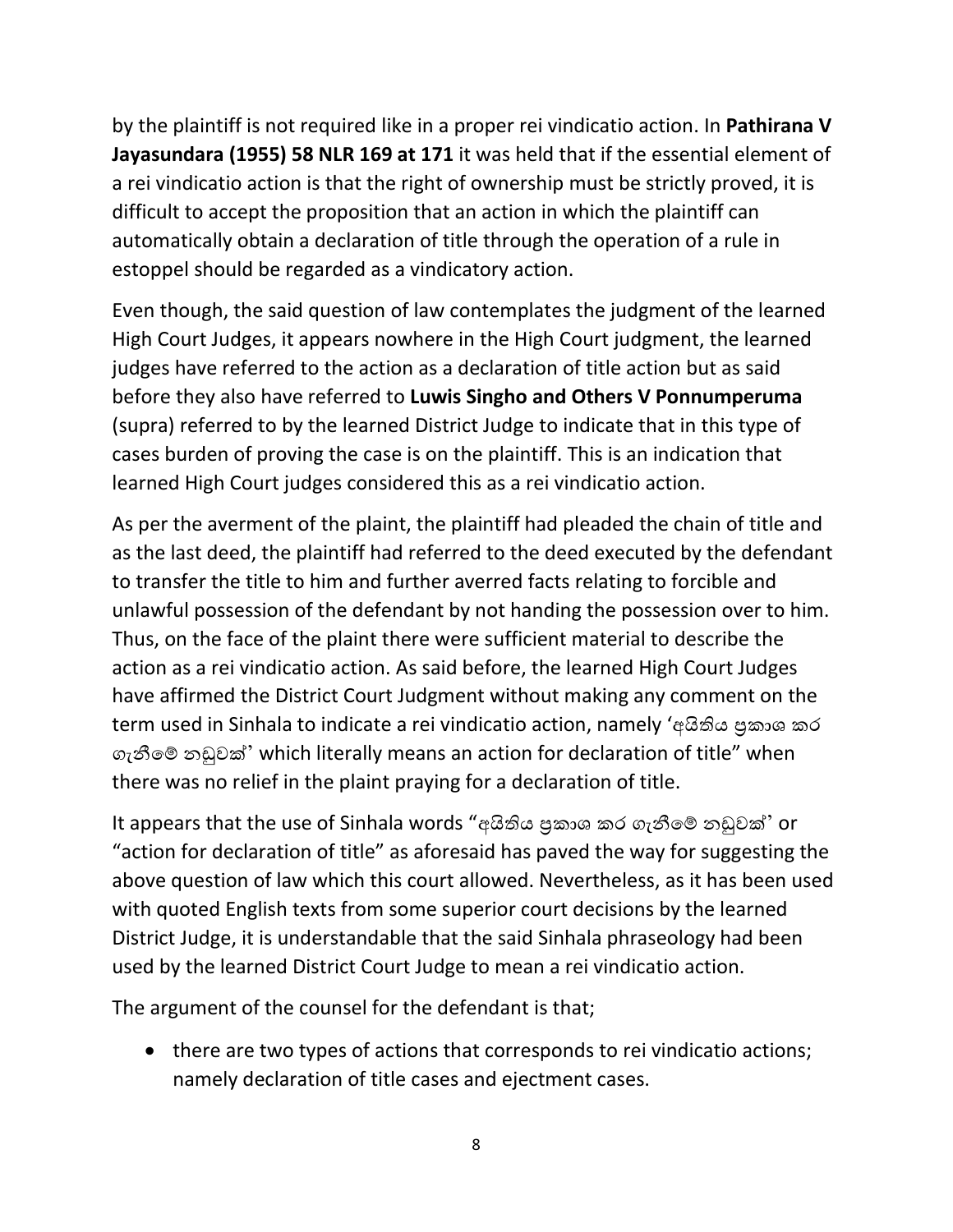- the present case is an ejectment case and not an action for declaration of title.
- in an action for ejectment, title of the plaintiff is not disputed but the right of the defendant to the possession is contested.
- in the instant action the defendant has disputed the title of the plaintiff and an action for ejectment could not be proceeded.

Thus, it appears now he takes up the position that without a prayer for declaration of title the plaintiff could not have proceeded with the case. This stance has not been taken in the original court through issues. It appears that this position was neither taken up in the petition of appeal to the High Court nor in written submissions to the High Court. However, as it is a question of law, this court will consider it later in this judgment.

The counsel for the defendant further submits that requisites of a vindicatory action consist of proof;

- that the plaintiff is the owner of the property
- that the property is in the possession of the defendant.

While referring to **De Silva V Goonenetileke 32 N L R 217, Abeykoon Hamine V Appuhamy 52 N LR 49, Peeris V Savunhamy 54 N L R 207** , the counsel of the defendant states that in a rei vindicatio action or a declaration of title action, the plaintiff must have title and the initial burden is on the plaintiff to prove his dominium and the defendant is in the possession. It appears that in **Peeris V Savunhamy** (supra) even the superior courts sometimes used the term "action for declaration of title" to a rei vindicatio action, perhaps due to the nature of relief prayed therein.

I do not think that there is anything to disagree with what is said above with regard to the requisites and proof of a rei vindicatio action but nothing is shown on those grounds to blame the Judgments of the lower courts. The aforesaid cases have not addressed the matters raised in the question of law mentioned above. As per the question of law, lower court judgments are challenged on two grounds, namely;

• The judges failed to consider that the plaintiff's action is not an action for declaration of title.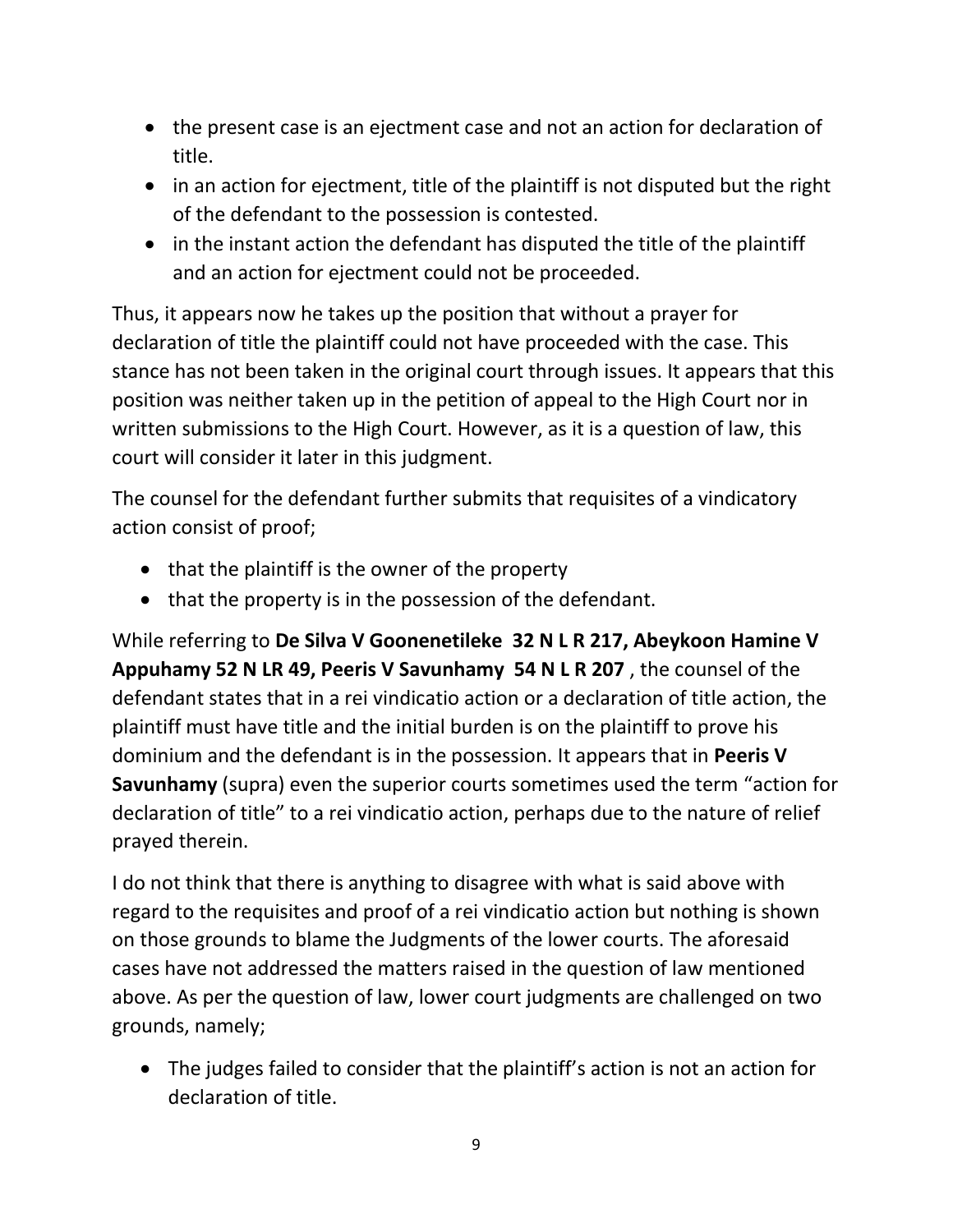• Without first praying for a declaration of title, plaintiff could not have asked for the ejectment of the defendant.

As explained above there may be declaration of title cases that may not fall within the scope of a rei vindicatio action in its proper sense. However, a party in a rei vindicatio action, as per its wish, may ask for a declaration of title or ejectment of the defendant or both the relief. One may be able to categorize rei vindicatio actions accordingly as per the prayer, but what is necessary to consider at this moment is the validity and the relevance of the aforementioned two grounds contained in the question of law.

As said before, though the Sinhala term used was 'අයිතිය පුකාශ කර ගැනීමේ නඩුවක්' or 'action for declaration of title,' it has been used with certain extracts in English taken from some decided cases, in the context, it appears that the learned District Judge used the said words to mean a rei vindicatio action. Even the judgment of the High Court when consider as a whole, indicates that it considered the case at hand as a rei vindicatio action, even though in confirming the lower court judgment it did not make any comment on the said Sinhala term the lower court used to name the case at hand. On the other hand, even if there is an error in identifying or naming the nature of the action, this court has to see whether it is sufficient to vacate or vary the order since if substantial rights are not affected this court need not interfere. In this regard, now this court will consider whether the court can grant the relief of ejectment without a prayer for declaration of title in a rei vindicatio action, where the title has been disputed but the title is proved at the end.

In **Attanayake V Aladin (1997) 3 Sri L R 386** dismissal of the plaintiff's action by the district court was confirmed on the ground that there was no declaratory relief prayed as to the title and stating that prayer for ejectment is only a consequential relief to the declaratory relief, but it has not considered the decision of the same court made in **T.B.Jayasinghe V Kiriwanegedara Tikiri Banda (1988) II CALR 24** in coming to the said conclusion which clearly held that where title to the property is proved, mere failure to ask for a declaration of title to the property will not prevent one from claiming relief of ejectment. Even **Dharmasiri V Wickramatunga (2002) 2 Sri L R 218** has held that the absence in the prayer for a declaration of title cause no prejudice, if in the body of the plaint, the title is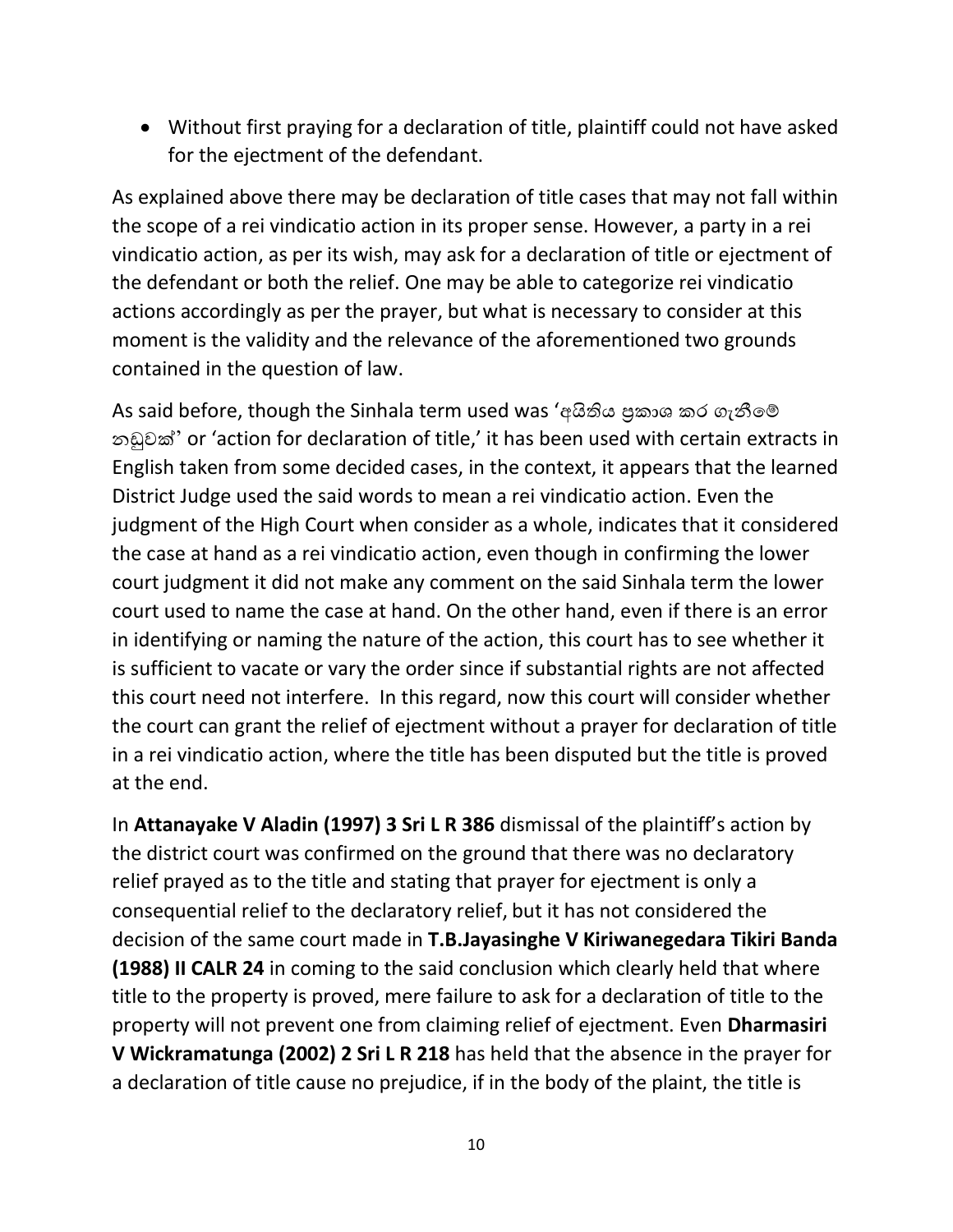pleaded and issues were framed and accepted by the court on the title so pleaded. In the case at hand title has been pleaded in the plaint and there was an admission as to the flow of title from the original owner to the defendant and the first issue was raised to query whether the defendant sold the property to the plaintiff to show that the title at the end came to the plaintiff and the second issue was raised to show that the defendant was in possession of the property. Both those issues were answered in favour of the plaintiff and proved the plaintiff's entitlement for an ejectment of the defendant as supported by the decisions in **T.B.Jayasinghe V Kiriwanegedara Tikiri Banda** (supra) and **Dharmasiri V Wickramatunga** (supra).

In **Pathirana V Jayasundara (1955) 58 N L R 169 at 172** Gratian J quoted Maasdorp to state that the plaintiff's ownership of the thing is the very essence of the rei vindicatio. In **Luwis Singho and Others V Ponnamperuma** (supra) it was held that in a rei vindicatio action the cause of action is based on the sole ground of violation of the right of ownership. Thus, if the title holder is deprived of the possession, he can file a rei vindicatio.

In terms of section 5 of the Civil Procedure Code an action means a proceeding for redress of a wrong. Such an action is constituted when an application to court is made for relief or remedy obtainable through the exercise of the court's power or authority, or otherwise invites its interference.<sup>1</sup> Further a cause of action means the wrong for the prevention or redress of which an action may be brought, and includes the denial of a right, the refusal to fulfill an obligation, the neglect to perform a duty and the infliction of an affirmative injury<sup>2</sup>. In the case at hand, the plaintiff prayed for a redress of a wrong caused by the possession of the defendant of the land which he states that he is entitled to possess as the owner. In terms of the section 188 of the said Code, after the judgment the court has to enter decree specifying the relief granted or other determinations of the actions, and in terms of section 217(c) and (g), such a decree among other things may include an order of court commanding to yield up possession of immovable property as well as a declaration of a right or status respectively. Each relief under section 217 of the said Code can be given as a separate relief. Thus, once the plaintiff's title to the land is proved and it is established that the possession is

<sup>&</sup>lt;sup>1</sup> Vide section 6 of the Civil Procedure Code.

<sup>&</sup>lt;sup>2</sup> Vide section 5 of the Civil Procedure Code.